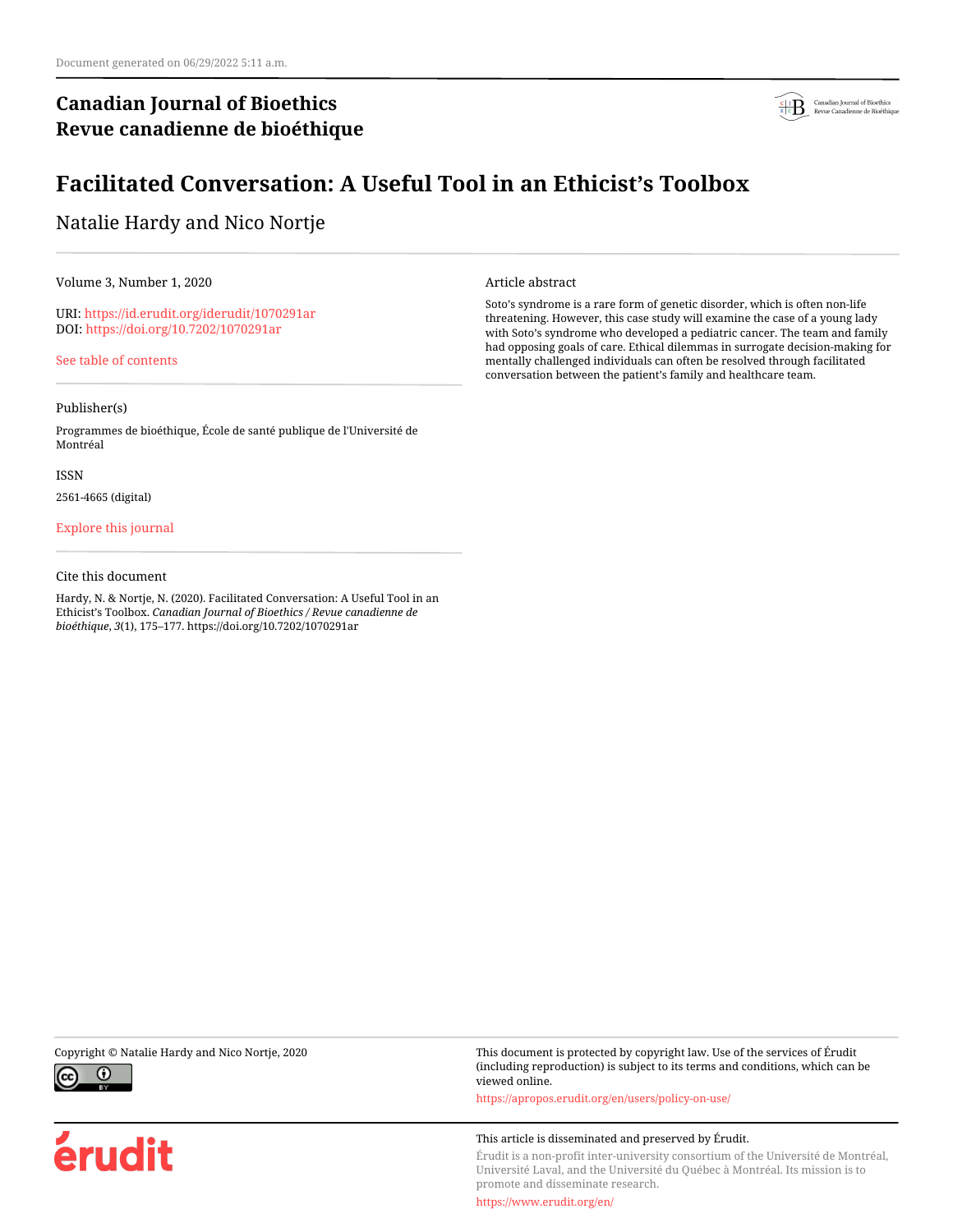

## **ÉTUDE DE CAS / CASE STUDY**

# **Facilitated Conversation: A Useful Tool in an Ethicist's Toolbox**

Natalie Hardy<sub>1</sub>, Nico Nortje<sub>2</sub>

Le syndrome de Soto est une forme rare de maladie génétique, qui ne met souvent pas la vie du patient en danger. Cependant, cette étude de cas examinera le cas d'une jeune femme atteinte du syndrome de Soto qui a développé un cancer pédiatrique. L'équipe et la famille avaient des objectifs de soins opposés. Les dilemmes éthiques liés à la prise de décisions de substitution pour les personnes often be resolved through facilitated conversation between the atteintes de troubles mentaux peuvent souvent être résolus grâce à une conversation facilitée entre la famille du patient et l'équipe de soins.

#### **Résumé Abstract**

Soto's syndrome is a rare form of genetic disorder, which is often nonlife threatening. However, this case study will examine the case of a young lady with Soto's syndrome who developed a pediatric cancer. The team and family had opposing goals of care. Ethical dilemmas in surrogate decision-making for mentally challenged individuals can patient's family and healthcare team.

### **Mots-clés Keywords**

Syndrome de Sotos, cancer, leucémie, capacité, conversation Sotos syndrome, cancer, leukemia, capacity, facilitated conversation facilitée

## **Introduction**

Ethics consults are usually requested when there is a clash on goals of care. Often times the ethicist is faced with conflict between the medical teams and patients/families as to whether or not to pursue treatment. The challenge intensifies when the patient is an adult with limited mental abilities.

## **Case Study**

A.B. is a young, non-verbal woman in her late thirties with a known history of Sotos syndrome and the equivalent mental ability of a 3-year-old. The patient has been taken care of by her family, and her mother was her primary caregiver. The patient was brought to an oncology hospital after an initial incorrect diagnosis of otitis externa. At the oncology hospital, she was diagnosed with acute lymphocytic leukemia (ALL), a fast-growing cancer of the lymphoblastic cells usually occurring only in paediatric patients. According to Brown and Shah (1), ALL is one of the most common cancers predominantly diagnosed during childhood and can be treated with intensive chemotherapy, stem cell transplant, CAR T-Cell therapy, and radiation therapy. Most treatments are successful: 98% of cases go into clinical remission (2). In itself, the patient's cancer diagnosis did not present much challenge, however, her accompanied syndrome presented a much greater issue.

Sotos syndrome, also known as cerebral gigantism, is a rare genetic disorder caused by mutations in the NSD1 gene (3). Affected individuals experience excessive growth, intellectual disabilities, and communication limitations which inhibit social development (4). Whereas the average child would learn, develop, and communicate normally, individuals with Sotos have difficulty forming relationships with others and experience delays in walking, speaking, and coordination that carry into adulthood. Given the fact that those with Sotos often cannot fulfill normative societal roles, form meaningful connections, or engage proactively, they experience more anxiety than others. Depending on the severity of their intellectual disability, patients can have difficulty understanding treatment options and voicing their opinion. Treatment for Sotos syndrome is symptomatic, as there is no cure. However, the condition is not life-threatening, and affected individuals often have normal life expectancies (4).

A multi-disciplinary approach is best for individuals with Sotos syndrome (4). Speech, behavioral, physical, psychological, and occupational therapy are often implemented in addition to prescription medications. In everyday life, it is important to communicate in simple terms and present information concretely, as patients can have difficulty understanding abstract concepts. Being mindful of intellectual abilities is crucial to avoiding anxiety, as an individual with Sotos can appear older and more cognitively able than they truly are. Moreover, consistency is wisely implemented; when placed in stressful, unfamiliar situations, anxiety and behavioral difficulties (like tantrums and compulsive behaviour) arise. Although individuals with Sotos syndrome have an increased likelihood of developing cancer, there are currently no protocols on how to approach patients in the oncology setting.

A.B. was seen by the adult leukemia team upon admission. During her initial work-up, A.B. became very anxious and repeatedly voiced to her mother that she wanted to go to her house (about 3 hours away) and play her video games. Nothing gave her more pleasure than being at home and playing video games.

During admission, A.B.. developed respiratory distress and was transitioned to the intensive care unit (ICU). While in the ICU, the patient became agitated, "in an uncontrolled way," per the mother. She added, "I have never seen her like this before."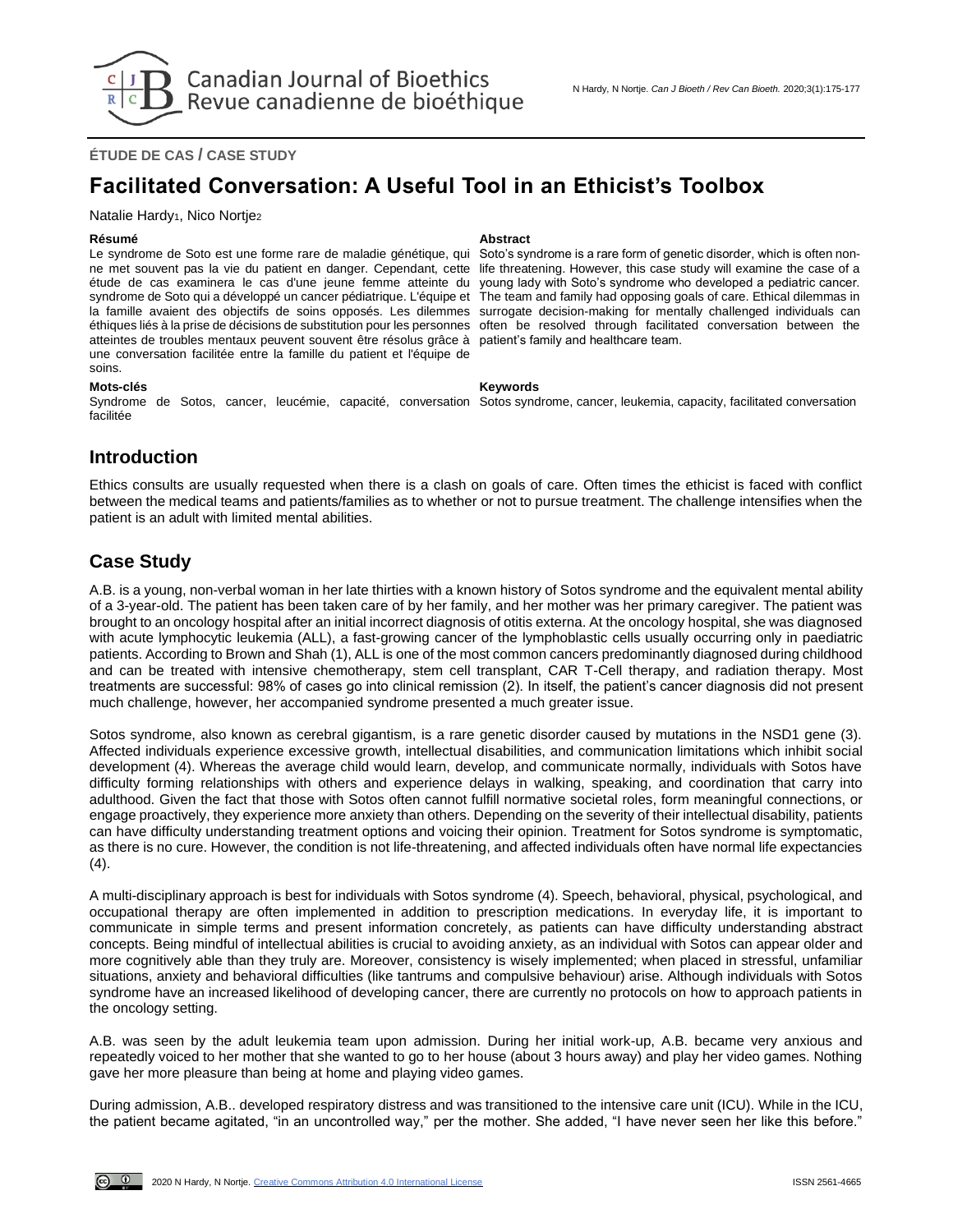A.B. exhibited further unfamiliar behaviour when she bit her mother's hand. Psychiatry was consulted, and a mood stabilizer was recommended. Five days later, A.B.'s respiratory distress cleared, and she was transitioned to the leukemia floor.

## **Facilitated Conversation & Ethics**

The leukemia team recommended treating A.B.'s cancer through chemotherapy, however her mother voiced that she did not want to inflict more suffering on her daughter. A.B. was clearly distressed and A.B.'s mother was uncertain whether the treatment would improve her daughter's quality of life. The leukemia team requested an ethics consult, and a family goals of care conference was called.

The ethicist applied the process of facilitated conversation to address the issue at hand. According to Bowling Green State University's Office of Equity and Inclusion (5), a facilitated conversation is one that strives to find a resolution between two parties of differing beliefs – in this case, differing beliefs between the patient's mother and the oncology specialists. By creating a respectful, safe, and trusting environment, the ethicist can identify relevant issues and stimulate dialogue between the two parties. Members of each party are expected to actively listen during the discussion. It is the job of the ethicist to establish guidelines and allow all individuals to relay their concerns in a respectful manner; doing so creates a safe space for effective dialogue and problem-solving. Issues are examined holistically with the intent of reaching an agreement at the end of the discussion. Most times, a resolution can be agreed upon (6).

In the case of A.B., the leukemia team was positive that she could get effective chemotherapy. However, the patient ran a high risk of infection and tumor lysis syndrome. The team was also not convinced that A.B.'s cancer had not metastasized to the brain. For there to be a clear understanding of potential metastases, several brain scans would have to be done, which would cause A.B. considerable discomfort and distress.

A.B.'s parents were in a conundrum, most notably her mother, who was also the medical power of attorney and decision maker. They did not want A.B. to suffer but also did not want to lose their daughter. They inquired about the success rate of chemotherapy, should it be given and brain metastasis be found. The parents were informed that the success rate would have been near 50%, however A.B. would need to stay at the oncology hospital for an extended period of time, which posed additional psychosocial challenges.

The ethical issue in the case of A.B. lies in surrogate decision making for adult mentally challenged patients because of the patient's inability to fully understand the consequences of choices. According to the AMA's Code of Ethics (7), if a patient has a mental illness or disability (such as Sotos) that can impede her ability to make appropriate decisions, then the physician must evaluate her capacity. If the physician concludes that the patient does not have appropriate capacity, then the surrogate decision maker must make decisions according to the substituted judgement standard – that is, she should take into account the patient's preferences and values. If the patient's values are unknown, then the surrogate decision maker should act in accordance with the best interest principle and do what is in the best interest of the patient.

Since A.B. did not have decision-making capacity, her mother was her medical power of attorney and decision maker. To facilitate a conversation and identify risks and benefits, A.B.'s family gathered at a meeting (including her mother, father, and siblings). The meeting was intended to empower the family, provide an opportunity for questions to be answered, and facilitate a discussion of what is in the best interest of the patient. After considerable questioning of the medical team, the family was uncomfortable putting A.B. through additional treatment. Hence, the recommendation was made to consider palliative care. The family accepted the recommendation and transitioned A.B. from the leukemia floor to the palliative care floor. The patient's symptoms were managed, and she was eventually made more comfortable. The family was allowed to be in the room at all times, and A.B. happily passed away two days later.

## **Conclusion**

The benefit of facilitated conversation lies in the fact that any power inequality between the parties present can be managed and that the best outcome for all those around the table can be reached. The process allows for the different role players to tell their narrated stories to the other party. This was evident in the case of A.B. Although the team was suggesting more treatment, they got to hear the story of A.B. and her family and came to realise that the family was indeed acting in her best interest.

## **Questions**

- 1. What other ethical "tools" might work well in conjunction with facilitated conversation in this case and why?
- 2. Had the mother been adamant on aggressive treatment for A.B., ethically speaking, should the ethicist have done something differently?

**Conflits d'intérêts Conflicts of Interest** Nico Nortje est éditeur de la Revue canadienne de bioéthique.